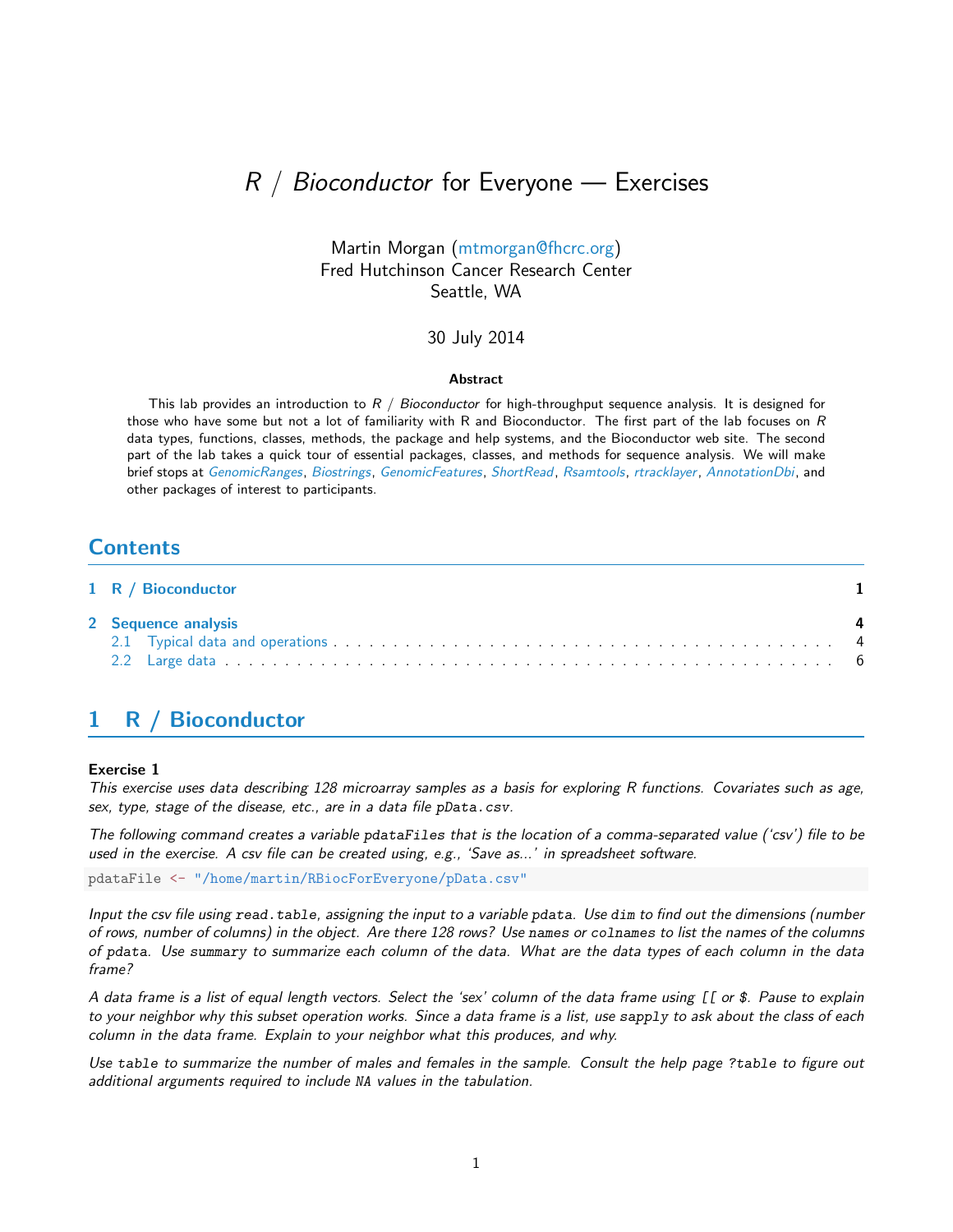The mol.biol column summarizes molecular biological attributes of each sample. Use table to summarize the different molecular biology levels in the sample. Use %in% to create a logical vector of the samples that are either BCR/ABL or NEG. Subset the original phenotypic data to contain those samples that are BCR/ABL or NEG.

After subsetting, what are the levels of the mol.biol column? Set the levels to be BCR/ABL and NEG, i.e., the levels in the subset.

One would like covariates to be similar across groups of interest. Use t.test to assess whether BCR/ABL and NEG have individuals with similar age. To do this, use a formula that describes the response age in terms of the predictor mol.biol. If age is not independent of molecular biology, what complications might this introduce into subsequent analysis? Use

Solution: Here we input the data and explore basic properties.

```
pdata <- read.table(pdataFile)
dim(pdata)
## [1] 128 21
names(pdata)
## [1] "cod" "diagnosis" "sex" "age" "BT"
## [6] "remission" "CR" "date.cr" "t.4.11." "t.9.22."
## [11] "cyto.normal" "citog" "mol.biol" "fusion.protein" "mdr"
## [16] "kinet" "ccr" "relapse" "transplant" "f.u"
## [21] "date.last.seen"
```
A data frame can be subset as if it were a matrix, or a list of column vectors.

| head(pdata\$sex)                     |            |                         | # same as pdata[, "sex"], pdata[["sex"]] |           |             |           |  |  |  |  |
|--------------------------------------|------------|-------------------------|------------------------------------------|-----------|-------------|-----------|--|--|--|--|
| ## [1] M M F M M M<br>## Levels: F M |            |                         |                                          |           |             |           |  |  |  |  |
| sapply(pdata, class)                 |            |                         |                                          |           |             |           |  |  |  |  |
| ##                                   | cod        | diagnosis               | sex                                      | age       | <b>BT</b>   | remission |  |  |  |  |
| ##                                   | "factor"   | "factor"                | "factor"                                 | "integer" | "factor"    | "factor"  |  |  |  |  |
| ##                                   | CR         | date.cr                 | t.4.11.                                  | t.9.22.   | cyto.normal | citog     |  |  |  |  |
| ##                                   | "factor"   | "factor"                | "logical"                                | "logical" | "logical"   | "factor"  |  |  |  |  |
| ##                                   |            | mol.biol fusion.protein | mdr                                      | kinet     | ccr         | relapse   |  |  |  |  |
| ##                                   | "factor"   | "factor"                | "factor"                                 | "factor"  | "logical"   | "logical" |  |  |  |  |
| ##                                   | transplant |                         | f.u date.last.seen                       |           |             |           |  |  |  |  |
| ##                                   | "logical"  | "factor"                | "factor"                                 |           |             |           |  |  |  |  |

The number of males and females, including NA, is

```
table(pdata$sex, useNA="ifany")
##
## F M <NA>
## 42 83 3
```
An alternative version of this uses the with function: with(pdata, table(sex, useNA="ifany")).

The mol.biol column contains the following samples:

```
with(pdata, table(mol.biol, useNA="ifany"))
## mol.biol
## ALL1/AF4 BCR/ABL E2A/PBX1 NEG NUP-98 p15/p16
## 10 37 5 74 1 1
```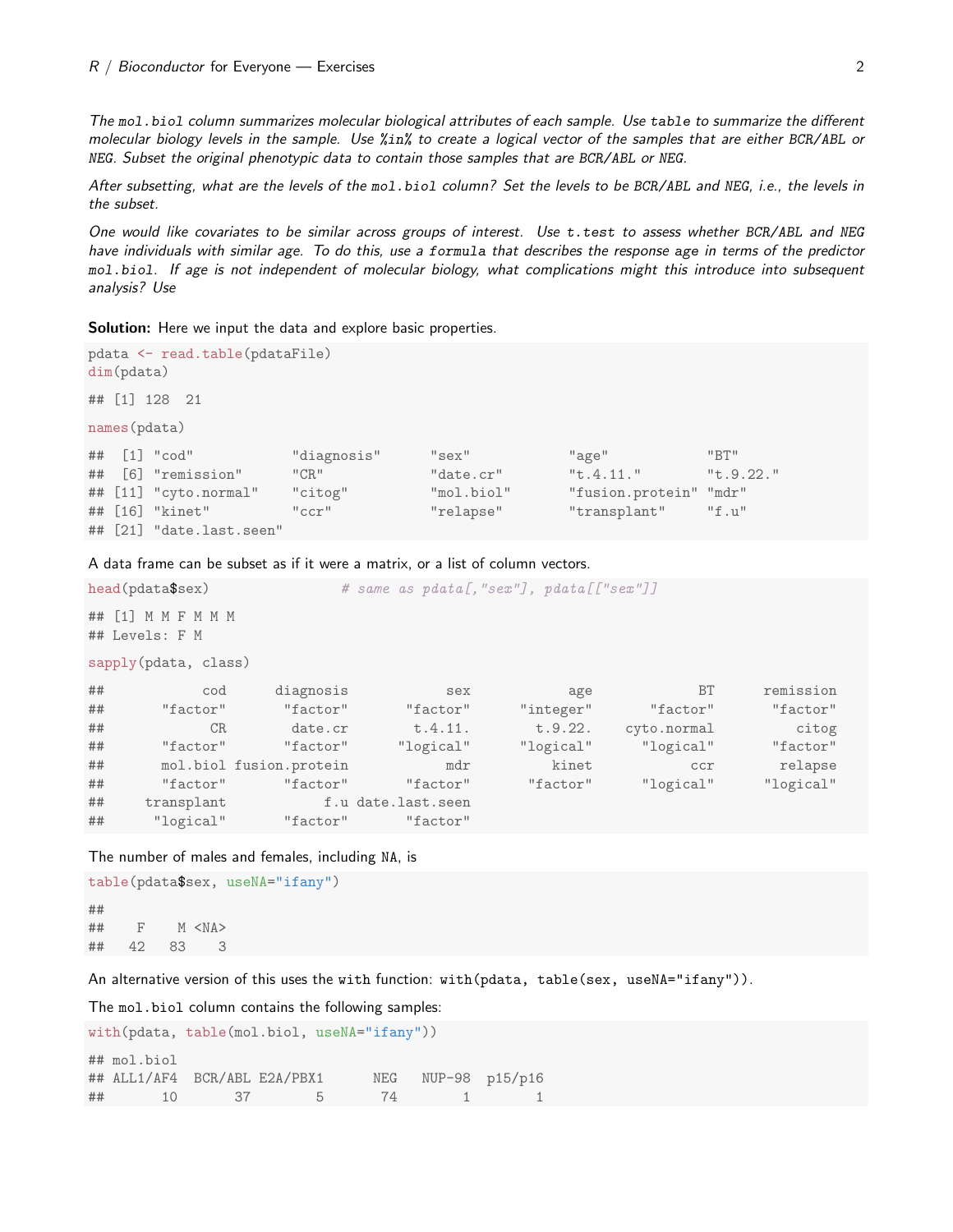A logical vector indicating that the corresponding row is either BCR/ABL or NEG is constructed as

ridx <- pdata\$mol.biol %in% c("BCR/ABL", "NEG")

We can get a sense of the number of rows selected via table or sum (discuss with your neighbor what sum does, and why the answer is the same as the number of TRUE values in the result of the table function).

```
table(ridx)
## ridx
## FALSE TRUE
## 17 111
sum(ridx)
## [1] 111
```
The original data frame can be subset to contain only BCR/ABL or NEG samples using the logical vector ridx that we created.

```
pdata1 <- pdata[ridx,]
```
The levels of each factor reflect the levels in the original object, rather than the levels in the subset object, e.g.,

```
levels(pdata$mol.biol)
## [1] "ALL1/AF4" "BCR/ABL" "E2A/PBX1" "NEG" "NUP-98" "p15/p16"
```
These can be re-coded by updating the new data frame to contain a factor with the desired levels.

```
pdata1$mol.biol <- factor(pdata1$mol.biol)
table(pdata1$mol.biol)
##
## BCR/ABL NEG
## 37 74
```
To ask whether age differs between molecular biology types, we use a formula age  $\tilde{a}$  mol.biol to describe the relationship ('age as a function of molecular biology') that we wish to test

```
with(pdata1, t.test(age ~ mol.biol))
##
## Welch Two Sample t-test
##
## data: age by mol.biol
## t = 4.817, df = 68.53, p-value = 8.401e-06
## alternative hypothesis: true difference in means is not equal to 0
## 95 percent confidence interval:
## 7.135 17.224
## sample estimates:
## mean in group BCR/ABL mean in group NEG
## 40.25 28.07
```
This summary can be visualize with, e.g., the boxplot function

## not evaluated boxplot(age ~ mol.biol, pdata1)

Molecular biology seems to be strongly associated with age; individuals in the NEG group are considerably younger than those in the BCR/ABL group. We might wish to include age as a covariate in any subsequent analysis seeking to relate molecular biology to gene expression.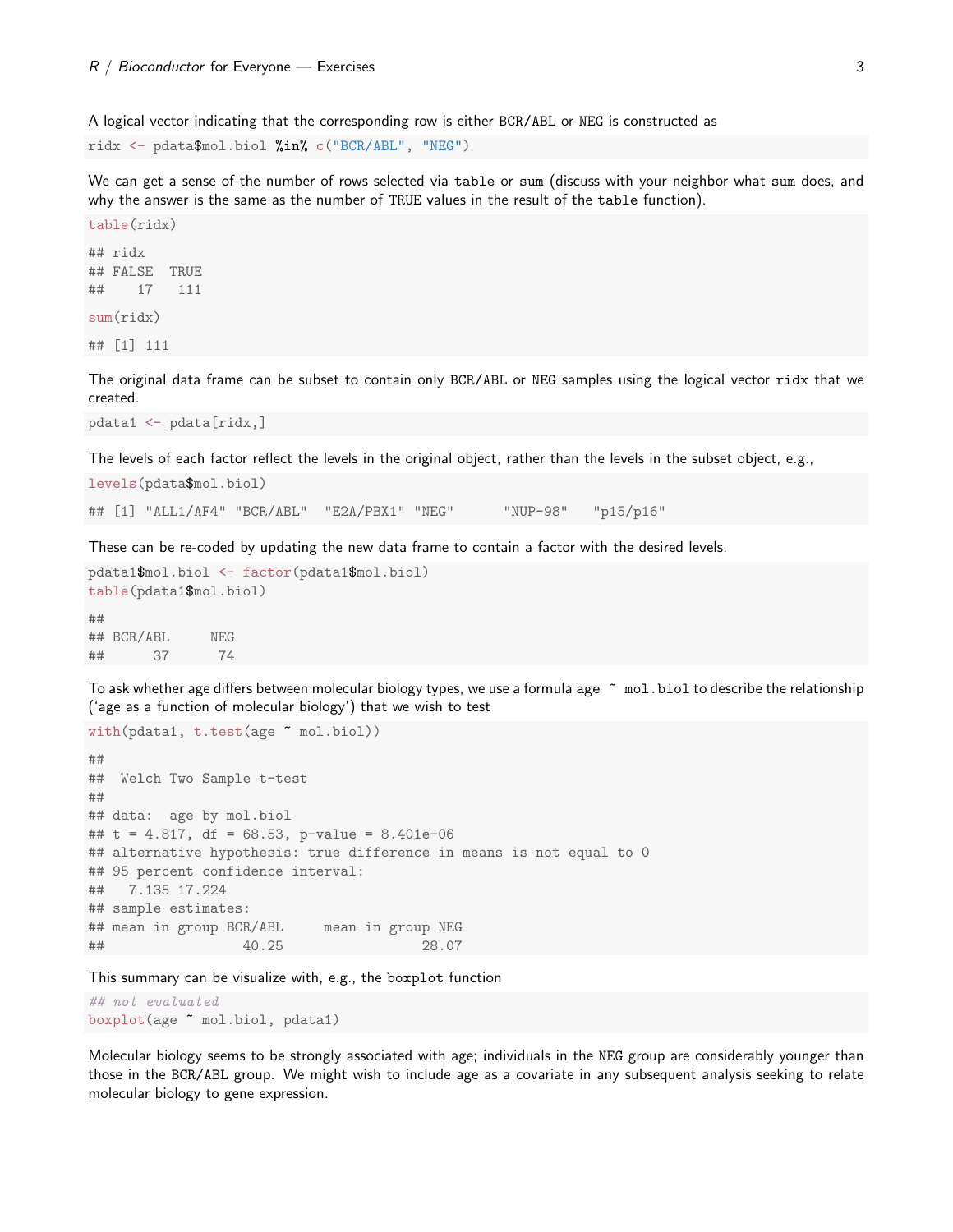## <span id="page-3-0"></span>2 Sequence analysis

### <span id="page-3-1"></span>2.1 Typical data and operations

### Exercise 2

The purpose of this exercise is to explore BAM files and the data they contain. We'll extract the sequences and qualities of aligned reads, and draw simple plots to illustrate their properties.

- a. Attach the [pasillaBamSubset](http://bioconductor.org/packages/release/data/experiment/html/pasillaBamSubset.html) experiment data package (containing a subset of reads from [\[1\]](#page-7-0), as described in the package help page). Attach the [Rsamtools](http://bioconductor.org/packages/release/bioc/html/Rsamtools.html) (for accessing BAM files) and [ShortRead](http://bioconductor.org/packages/release/bioc/html/ShortRead.html) (for manipulating short reads) packages.
- b. Use ScanBamParam to create an object that restricts the information extracted from the BAM file. Restrict the information using readGAlignments to select reads that align to the plus strand (isMinusStrand=FALSE). readGAlignments inputs alignment information; also arrange to input sequence and quality information using  $what = c('seq', 'qual').$
- c. Input the sequences and qualities using readGAlignments, providing the file path returned by untreated1\_chr4 (a 'convenience' function from the [pasillaBamSubset](http://bioconductor.org/packages/release/data/experiment/html/pasillaBamSubset.html) package) and the ScanBamParam object created in the previous question.
- d. Use alphabetByCycle to summarize nucleotide use by cycle; plot the relationship between cycle and use. Where you expecting this? What is going on?
- e. Coerce the quality scores to a matrix, and summarize the distribution of qualities across cycle. Is this expected?

Solution: Here we attach the data and other packages.

```
library(pasillaBamSubset)
library(GenomicRanges) # readGAlignments
library(ShortRead) # alphabetByCycle
```
Now establish the *ScanBamParam* object to restrict information extracted from the BAM file.

```
flag <- scanBamFlag(isMinusStrand=FALSE)
param <- ScanBamParam(what=c("seq", "qual"), flag=flag)
```
Input the sequences and qualities using readGAlignments.

```
fl <- untreated1_chr4()
res <- readGAlignments(fl, param=param)
```
Summarize nucleotide use by cycle and plot the result (Figure [1,](#page-4-0) left).

Convert encoding quality scores to a numeric matrix, and summarize these as boxplots, one for each cycle (column) of the matrix (Figure [1,](#page-4-0) right).

#### Exercise 3

The purpose of this exercise is to count the number of reads overlapping genes. This is a typical first step in an RNA-seq differential expression analysis.

- a. Annotations (gene models) can come from different sources. We'll use a pre-packaged source here; a later exercise retrieves similar information from a GFF file. Attach the [TxDb.Dmelanogaster.UCSC.dm3.ensGene](http://bioconductor.org/packages/release/data/annotation/html/TxDb.Dmelanogaster.UCSC.dm3.ensGene.html) annotation package, and use exonsBy to retrieve all exons, grouped by gene. Subset the result to contain just those annotations relevant to chromosome 4.
- b. Create a character vector of file paths, using the helper functions untreated1 chr4 and untreated3 chr4. Name the vector with an abbreviated name derived from the file name, and use this to invoke BamFileList, creating a list of paths to files that are known to be BAM files.
- c. Use summarizeOverlaps to count the number of reads in each region of interest. The RNA-seq protocol was not strand aware, so choose ignore.strand=TRUE. The object returned by summarizeOverlaps is an instance of class SummarizedExperiment. Explore it, and the counts that have been generate.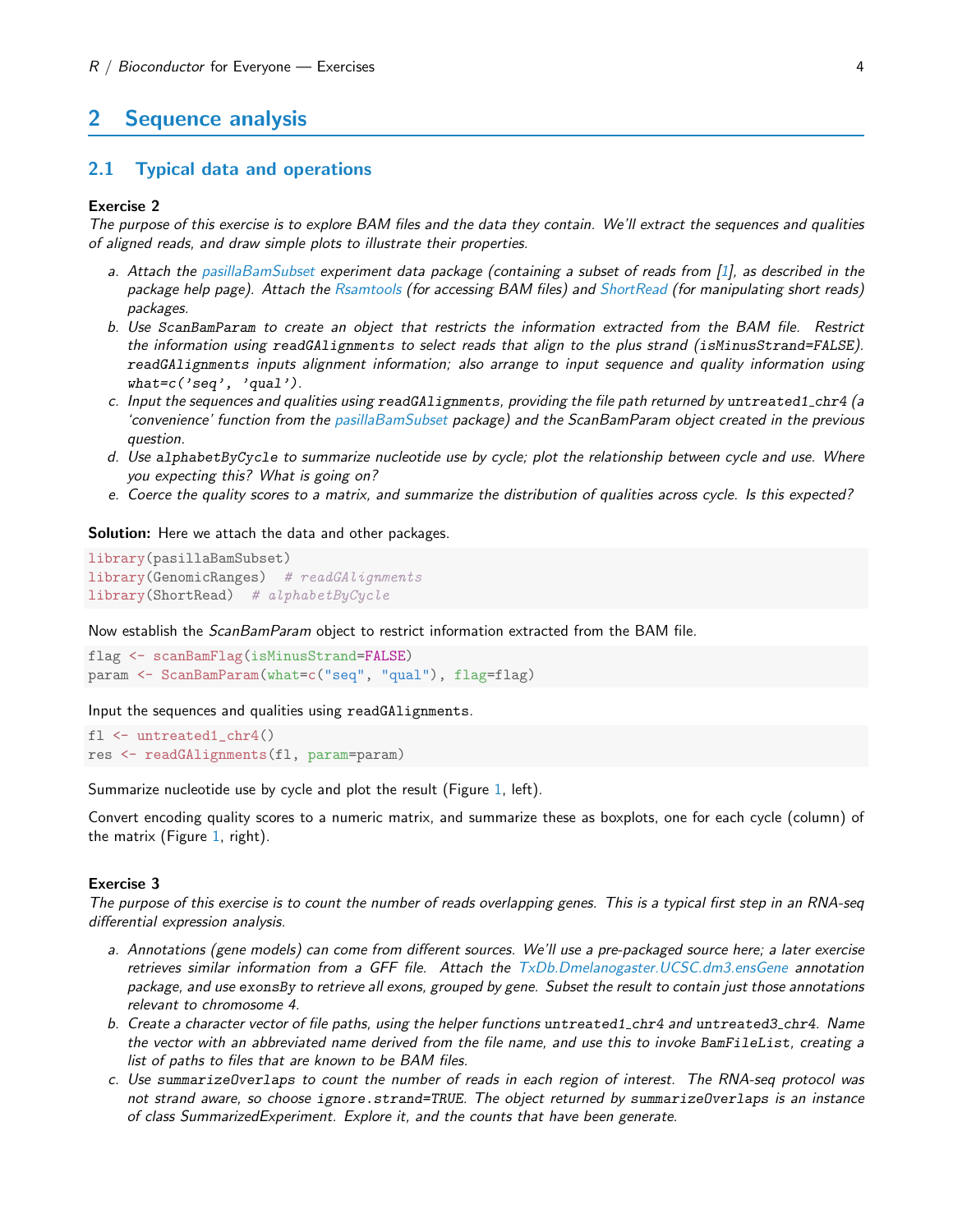

<span id="page-4-0"></span>Figure 1: Nucleotide use (left) and base quality (right) in aligned reads.

- d. Plot the counts in the two samples, perhaps transforming the counts with asinh (a log-like transform that deals with 0's better).
- e. As an additional exercise, use the rtracklayer package to retrieve and parse a GFF file containing similar annotations. How would this source of annotation tie into the work flow we have just performed?

Solution: Load the annotation package, extract exons grouped by gene, and select just those genes on chromosome 4.

```
library(TxDb.Dmelanogaster.UCSC.dm3.ensGene) # genome coordinates
exByGn <- exonsBy(TxDb.Dmelanogaster.UCSC.dm3.ensGene, "gene")
chr4 \leftarrow expGn[ all(seqnames(exByGn) == "chr4")
```
Create a BamFileList pointing to the BAM files we want to count.

```
fls <- c(untreated1_chr4(), untreated3_chr4())
names(fls) <- sub("_chr4.bam", "", basename(fls))
bfl <- BamFileList(fls)
```
Count the number of reads overlapping each gene using summarizeOverlaps, remembering to the ignore strand to which the read aligns (why?).

```
counts <- summarizeOverlaps(chr4, bfl, ignore.strand=TRUE)
head(assay(counts))
```

| ## |                | untreated1 untreated3 |     |
|----|----------------|-----------------------|-----|
|    | ## FBgn0002521 | 669                   | 409 |
|    | ## FBgn0004607 | 13                    | 12  |
|    | ## FBgn0004859 | 382                   | 198 |
|    | ## FBgn0005558 | 8                     | 22  |
|    | ## FBgn0005561 | 7                     | 11  |
|    | ## FBgn0005666 | 491                   | 276 |

Plot the results (Figure [2\)](#page-5-1). Why are the points generally below the diagonal? Why do they have a funnel shape, with lots of variability between samples at low counts but very predictable numbers at high counts?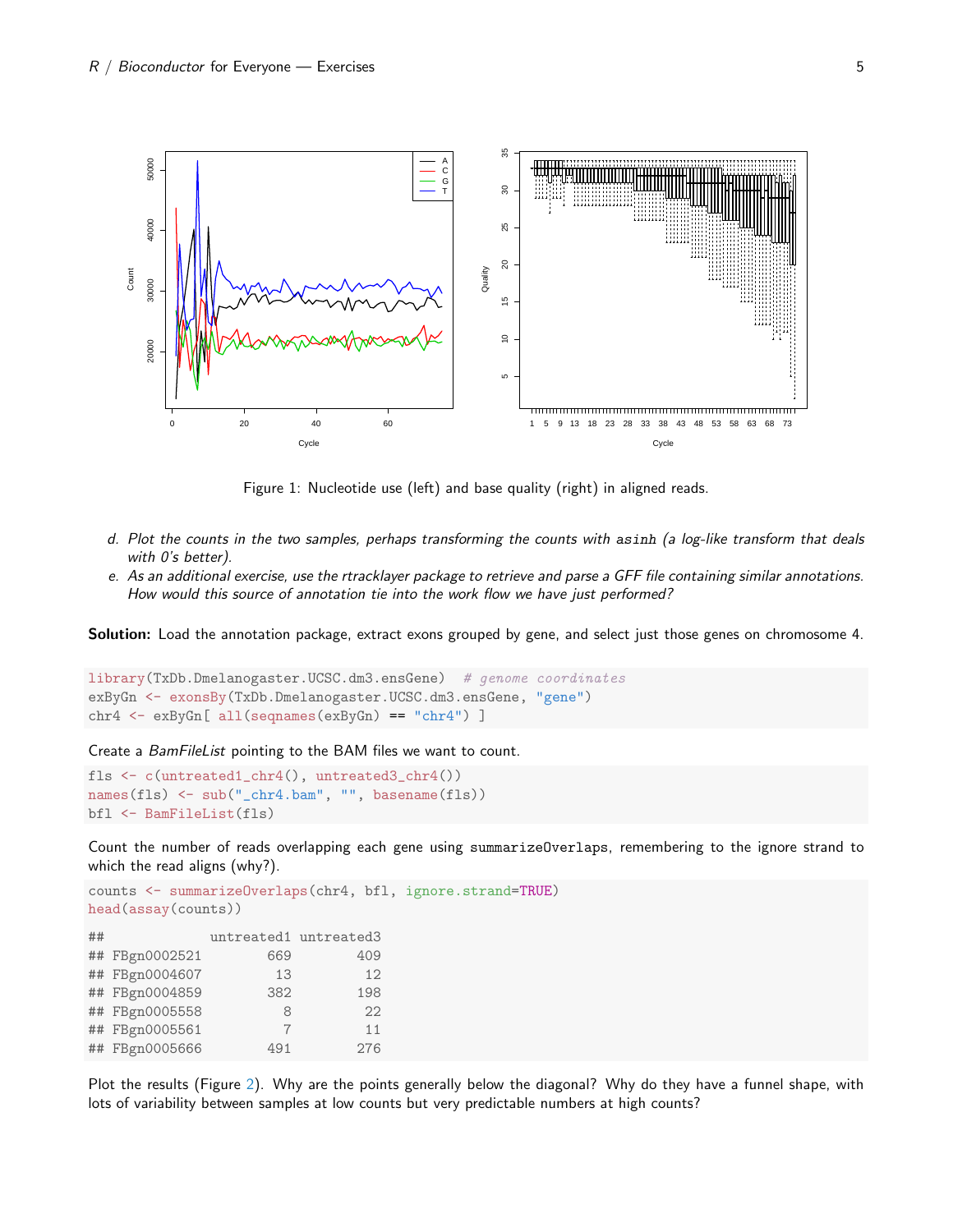

<span id="page-5-1"></span>Figure 2: Count of reads overlapping genes on chr4.

The following illustrates an alternative source of annotation information. The annotations are in a GTF file on the Ensembl web site. We download them to our local disk, then use [rtracklayer](http://bioconductor.org/packages/release/bioc/html/rtracklayer.html)'s import to parse the file to a GRanges instance. We subset this to contain relevant information, then split the GRanges into a GRangesList, based on the gene id column extracted from the GFF file. This could then be used in summarizeOverlaps, as above and without further change.

```
library(rtracklayer) # import qff
fl <- paste0("ftp://ftp.ensembl.org/pub/release-62/", "gtf/drosophila_melanogaster/",
             "Drosophila_melanogaster.BDGP5.25.62.gtf.gz")
gffFile <- file.path(tempdir(), basename(fl))
download.file(fl, gffFile)
gff0 <- import(gffFile)
idx \leq gff0$source == "protein_coding" & gff0$type == "exon" & seqnames(gff0) == "4"
gff1 \leftarrow gff0[idx]chr4.gff <- split(gff1, mcols(gff1)$gene_id)
```
### <span id="page-5-0"></span>2.2 Large data

Counting overlaps represents a typical operation on BAM files. It involves accessing several large files for moderate amounts of data, then summarizing that data to a relatively compact representation (a table of counts). We sketch how to efficiently perform this type of operation in R. To do so we suppose a counting function that accepts a GAlignments object representing the data, and a GRanges (or GRangesList) object representing the regions of interest over which counts are required.

```
counter <-
    function(aln, roi)
{
    strand(aln) \leftarrow "*" # \text{strand-neutral protocol}hits <- findOverlaps(aln, roi)
   keep <- which(countQueryHits(hits) == 1)
    cnts <- countSubjectHits(hits[queryHits(hits) %in% keep])
```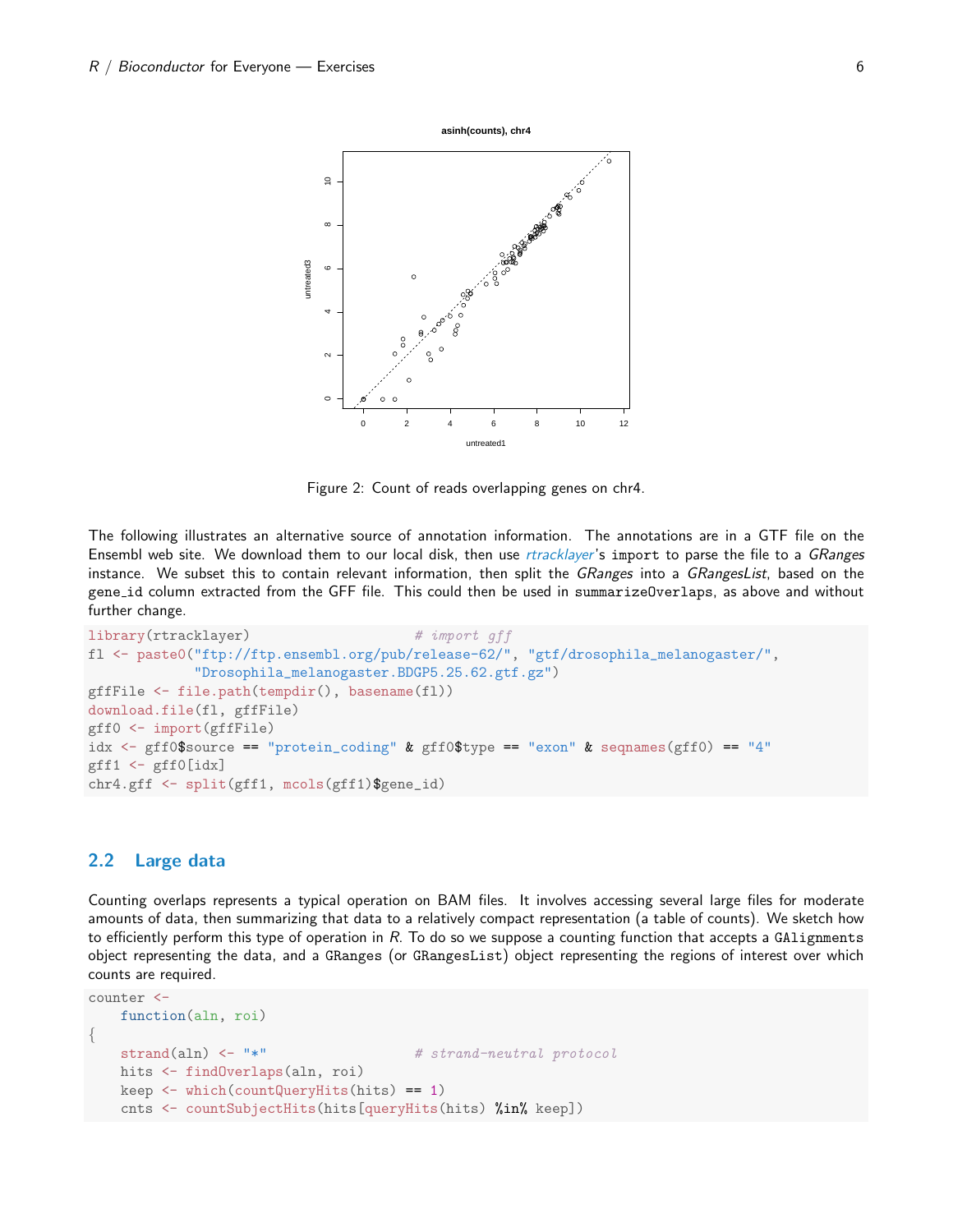```
setNames(cnts, names(roi))
```
}

This function is written using efficient  $R$  code. A first pass at using the counter might use sapply and a helper function to iterate over each file

```
countFile <-
   function(fl, roi)
\{open(fl); on.exit(close(fl))
   aln <- readGAlignments(fl)
   counter(aln, roi)
}
count0 <- sapply(bfl, countFile, chr4)
head(count0)
## untreated1 untreated3
## FBgn0002521 669 409
## FBgn0004607 13 12
## FBgn0004859 382 198
## FBgn0005558 8 22
## FBgn0005561 7 11
## FBgn0005666 491 276
```
BAM files can be large, so it might pay to iterate through each in 'chunks' that are large but do not consume all available memory. The pattern might look like

```
countInChunks <-
   function(fl, roi)
\{yieldSize(fl) <- 1000000 # chunks of size 1 million
   open(fl); on.exit(close(fl))
   count <- integer(length(range)) # initial count vector
   while (length(aln <- readGAlignments(fl)))
       count <- count + counter(aln, roi)
   count
}
count1 <- sapply(bfl, countInChunks, chr4)
identical(count0, count1)
## [1] TRUE
```
Chunking does not usually add a significant performance cost, but requires an algorithm where successive chunks can be calculated independently (as with counting overlaps) and aggregated easily (here simply adding successive count vectors).

Chunking allows memory use to be adjusted to different scenerios, and in particular opens the door to iterating through large files in parallel, with each processor associated with one file. This is easily implemented in  $R$ , using the parallel::mclapply function (which acts like lapply but assigns elements of its first argument to different processors), and base::simplify2Array.

```
library(parallel)
options(mc.cores=detectCores()) # use all cores for parallel evaluation
mcsapply <- function(...) simplify2array(mclapply(...))
count2 <- mcsapply(bfl, countInChunks, chr4)
identical(count0, count2)
## [1] TRUE
```